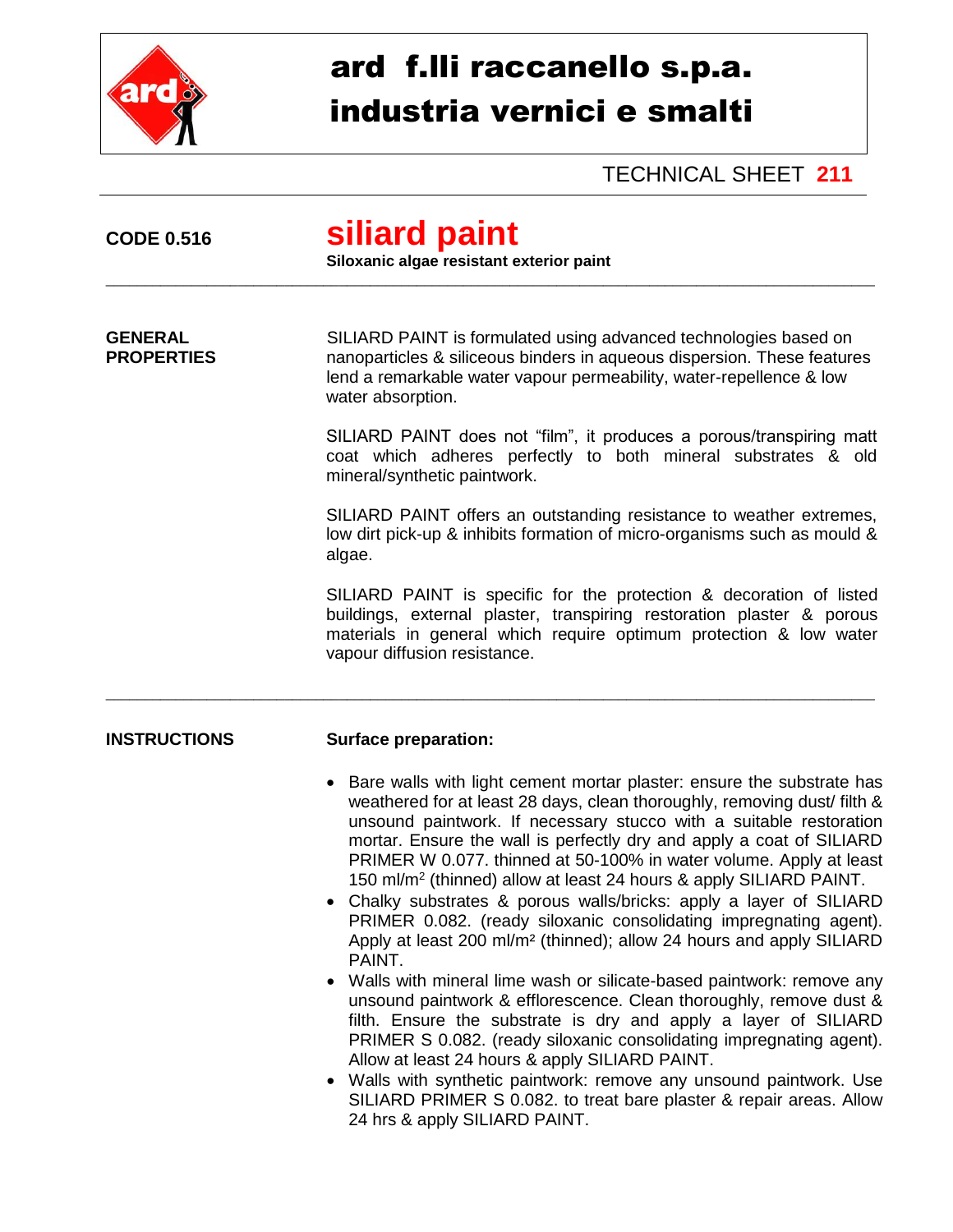- Walls with efflorescence or subject to rising damp must be restored before application in order to guarantee adherence.
- We recommend pretreating mould, algae or moss with ARDSAN RISANANTE MURALE 0.916..

## **Application:**

Apply SILIARD PAINT as follows:

- Brush: stir well, thin at 30-35% in water volume & apply using about 80-90 ml/m² per layer. Allow at least 12 hours and apply the second layer.
- Wool or synthetic fibre roller: thin at 25-30% in water volume and apply the product in one go, wet on wet. Allow at least 12 hours and apply the second coat.
- Do not apply SILIARD PAINT at ambient or substrate temperature below  $+5^{\circ}$ C or above  $+30^{\circ}$ C.
- After application, exterior walls must be protected against rain, frost, fog & dew for at least 48 hours. The drying times indicated in the Technical Properties refer to a temperature of +20°C & 65% R.H. Consequently, drying may take much longer when temperatures are lower and humidity is higher. This, in turn, lengthens recoating/protection times.
- When different batches are used, we recommend mixing the products thoroughly in order to avoid differences in shades.
- SILIARD PAINT is compatible with the 16 COLOURS tinting systems.
- Store in cool, frost free premises.
- Wash equipment immediately after use with water.
- Use in compliance with current Health & Safety Regulations. Dispose of spent material/containers according to the same.

Refer to the PSDS for further information.

\_\_\_\_\_\_\_\_\_\_\_\_\_\_\_\_\_\_\_\_\_\_\_\_\_\_\_\_\_\_\_\_\_\_\_\_\_\_\_\_\_\_\_\_\_\_\_\_\_\_\_\_\_\_\_\_\_\_\_\_\_\_\_\_\_\_\_\_\_\_\_\_\_\_\_\_\_\_\_\_\_\_\_\_\_\_\_\_\_\_\_\_\_\_\_\_\_\_\_

\_\_\_\_\_\_\_\_\_\_\_\_\_\_\_\_\_\_\_\_\_\_\_\_\_\_\_\_\_\_\_\_\_\_\_\_\_\_\_\_\_\_\_\_\_\_\_\_\_\_\_\_\_\_\_\_\_\_\_\_\_\_\_\_\_\_\_\_\_\_\_\_\_\_\_\_\_\_\_\_\_\_\_\_\_\_\_\_\_\_\_\_\_\_\_\_\_\_\_

\_\_\_\_\_\_\_\_\_\_\_\_\_\_\_\_\_\_\_\_\_\_\_\_\_\_\_\_\_\_\_\_\_\_\_\_\_\_\_\_\_\_\_\_\_\_\_\_\_\_\_\_\_\_\_\_\_\_\_\_\_\_\_\_\_\_\_\_\_\_\_\_\_\_\_\_\_\_\_\_\_\_\_\_\_\_\_\_\_\_\_\_\_\_\_\_\_\_\_

| <b>TECHNICAL PROPERTIES</b> | <b>SPECIFIC WEIGHT</b>           |                       | $1520 \pm 50$ g/l                        |
|-----------------------------|----------------------------------|-----------------------|------------------------------------------|
|                             | VISCOSITY AT 20°C                |                       | $14.000 \pm 2.000$ cps                   |
|                             | NATURE OF BINDER                 |                       | Acrylic-siloxanic                        |
|                             | DRYING AT 20 °C                  | <b>TOUCH DRYING</b>   | 1 $hr$                                   |
|                             |                                  | <b>THROUGH DRYING</b> | 48 hrs                                   |
|                             | COATABILITY                      |                       | min. 12 hours                            |
|                             | <b>LIQUID WATER TRANSMISSION</b> | UNI EN 1062-3         | $w = 0,0.3$ kg/m <sup>2</sup> $\sqrt{t}$ |
|                             | <b>LIQUID WATER TRANSMISSION</b> | UNI EN 1062-1         | Class W <sub>3</sub>                     |
|                             | <b>WATER VAPOUR PERMEABILITY</b> | UNI EN 7783-2         | $Sd = 0.02$ m                            |
|                             | WATER VAPOUR PERMEABILITY        | UNI EN 1062-1         | Class 3                                  |

**YIELD** The two-coat painting cycle implies a coverage of about 6 m<sup>2</sup>/l of SILIARD PAINT. It is best to determine the same by testing on the specific substrate.